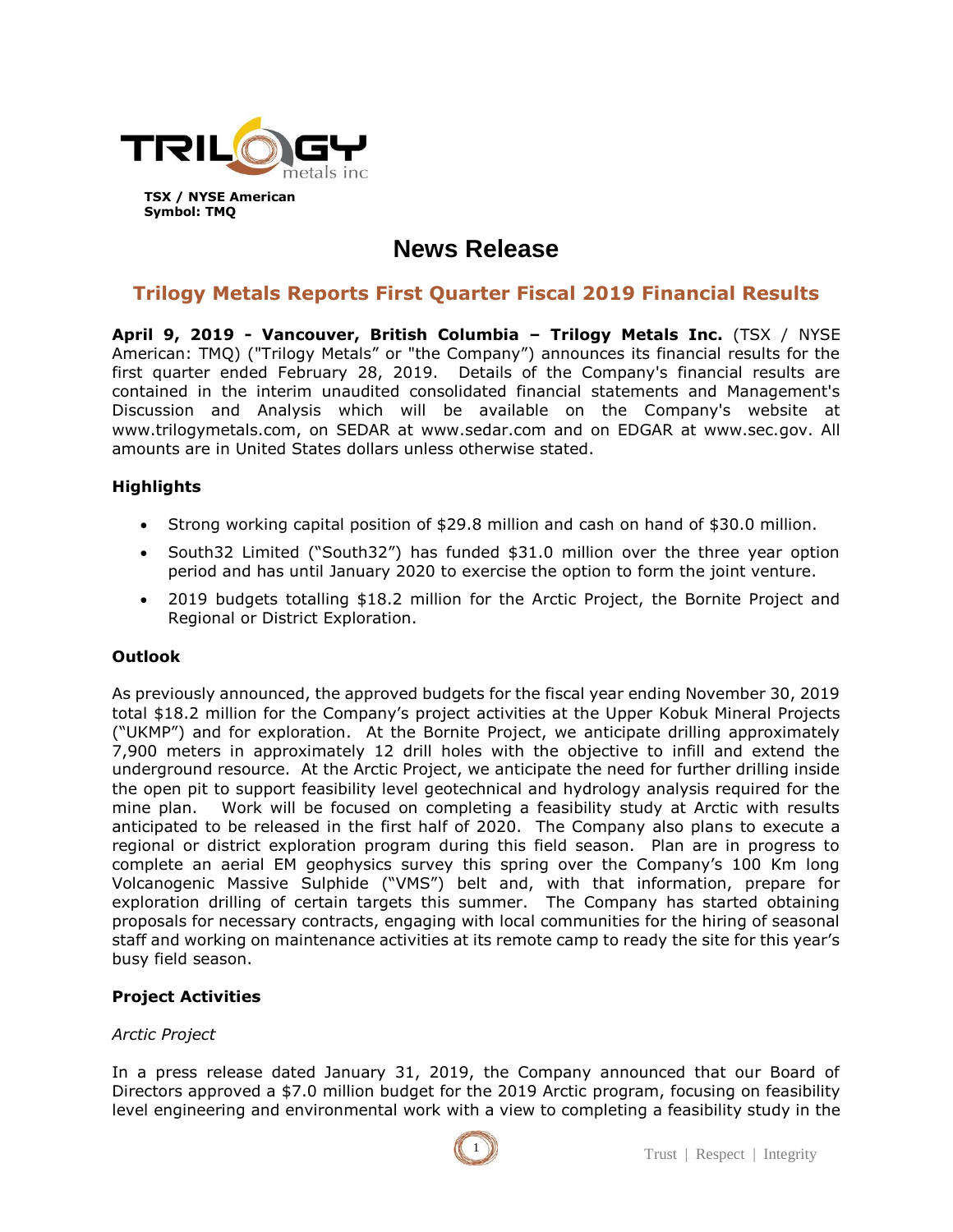first half of 2020, and to prepare the project for permitting. During the first quarter, the Company commenced preparations for the summer field season at the Arctic Project in addition to ongoing metallurgical studies. The Company will continue to advance engineering and environmental work in 2019 in support of completing a feasibility study. We plan to undertake additional hydrological and geotechnical work at the site this summer along with water management, tailings facility and waste rock containment analysis and design during the second half of the year. Additional metallurgical test work to verify ore hardness and grinding characteristics is currently on-going.

#### *Bornite Project*

In a press release dated December 13, 2018, the Company announced the final set of drill results at the Bornite Project from the 2018 exploration drill program. Assay results from these 5 remaining drill holes comprising approximately 3,024 meters from the 10,123-meter 2018 program show significant copper mineralization.

In a press release dated January 31, 2019, the Company announced that the Board of Directors approved a \$9.2 million budget for the 2019 Bornite program, focusing on additional exploration drilling consisting of a combination of infill and expansion drilling of the known deposit. South32 Limited committed to fund the entire \$9.2 million budget and funds were received during the first quarter maintaining the Option Agreement as defined below in good standing.

In a press release dated March 5, 2019, the Company announced additional copper-cobalt metallurgical results for the Bornite Project. Nine individual metallurgical samples have been evaluated for the recovery of copper and cobalt and the production of saleable copper concentrates. Results are consistent with previous test results and significantly expand the metallurgical database for the project. Hardness testing of the nine samples shows the materials are of soft to moderate hardness with copper recoveries ranging from 80.2% to 94.5% and averaged 89.7% for eight of the nine composites. Copper concentrate grades range from 24.5% to 34.5% Cu and averaged 27.6% Cu. Copper concentrate quality is shown to be very good with low levels of penalty elements. Cobalt has been shown to be readily recoverable to a pyrite concentrate with grades of this concentrate in the range of 700 to 4500 g/t cobalt. Plans are being made for the next stage of work to determine the optimal method to recover cobalt from the pyrite concentrate.

#### *Regional Exploration Project*

In a press release dated February 6, 2019, the Company announced an approved new Regional Exploration budget of \$2.0 million, in addition to the \$16.2 million already approved for the 2019 Bornite and Arctic Projects. The Company and South32 have agreed to equally fund the Regional Exploration budget. Funds were received during the first quarter from South32 for their \$1.0 million contribution, which is in excess of the \$30 million in option payments. The Regional Exploration program will be focused on identifying and testing new drill targets within the Ambler VMS Belt.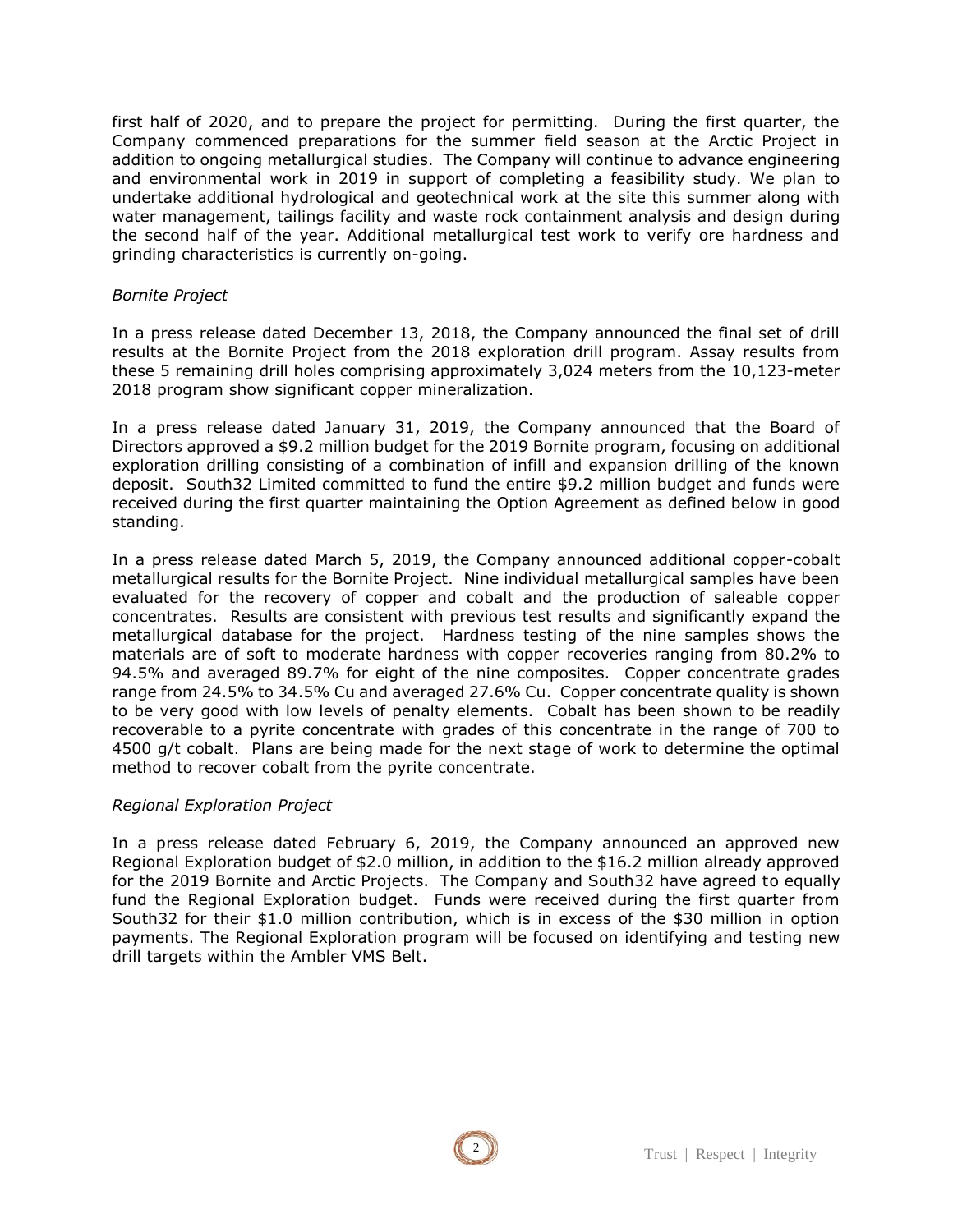#### **Selected Results**

The following selected financial information is prepared in accordance with U.S. GAAP.

| iii uluusallus ol uullals,                 |                           |              |
|--------------------------------------------|---------------------------|--------------|
| except for per share amounts               |                           |              |
|                                            | <b>Three months ended</b> |              |
| <b>Selected expenses</b>                   | February 28,              | February 28, |
|                                            | 2019                      | 2018         |
|                                            | S                         |              |
| General and administrative                 | 492                       | 345          |
| Mineral properties expense                 | 1,535                     | 1,131        |
| Professional fees                          | 91                        | 159          |
| <b>Salaries</b>                            | 281                       | 229          |
| Salaries - stock-based compensation        | 1,939                     | 922          |
| Total expenses                             | 4,458                     | 2,828        |
| Loss on held for trading investments       |                           | 135          |
| Loss and comprehensive loss for the period | 4,336                     | 2,946        |
| Basic and diluted loss per common share    | \$0.03                    | \$0.03       |

For the three months ended February 28, 2019, Trilogy reported a net loss of \$4.3 million (or \$0.03 basic and diluted loss per common share) which was higher than the net loss of \$2.9 million for the corresponding period in 2018 (or \$0.03 basic and diluted loss per common share). The first quarter 2019 differences, when compared to the first quarter 2018 are mostly due to factors discussed below.

During the three months ended February 28, 2018, the Company sold 1,360,000 (2017 – 410,000) common shares of Goldmining Inc. ("GMI") for proceeds of \$1.4 million and recorded a loss on held for trading investments of \$0.14 million. There are no comparable figures for the period ended February 28, 2019 as the remaining investment in GMI was fully disposed of during fiscal 2018.

Other differences noted for the comparable period were i) an increase in general and administrative expenses of \$0.15 million consisting mostly of \$0.04 million in travel costs related to conference attendance and \$0.11 million in stock exchange and regulatory fees; ii) an increase of \$0.4 million in mineral properties expense mostly consisting of geochemistry work during the first quarter 2019 related to the Arctic Corescan project, waste water system design costs and set up costs incurred for the new warehouse in Fairbanks; iii) a decrease in professional fees as the comparative period included legal and accounting fees for the base shelf prospectus for which there are no comparable figures for the first quarter 2019; iv) an increase in salaries due to new hires during the second half of fiscal 2018;  $v$ ) an increase in stock-based compensation due to a higher share price contributing to an overall greater fair value for options granted during the first quarter 2019; and vi) a quarter of the December 5, 2018 stock option grant fully vested at the grant date, which further contributed to the increase in stock-based compensation when compared to the first quarter 2018.

# **Liquidity and Capital Resources**

At February 28, 2019, we had \$30.0 million in cash and cash equivalents and working capital of \$29.8 million. The increase in cash and working capital was a result of fully receiving the \$9.2 million Year 3 funding from South32 as well as an additional \$1.0 million for the regional exploration program discussed above.



*in thousands of dollars,*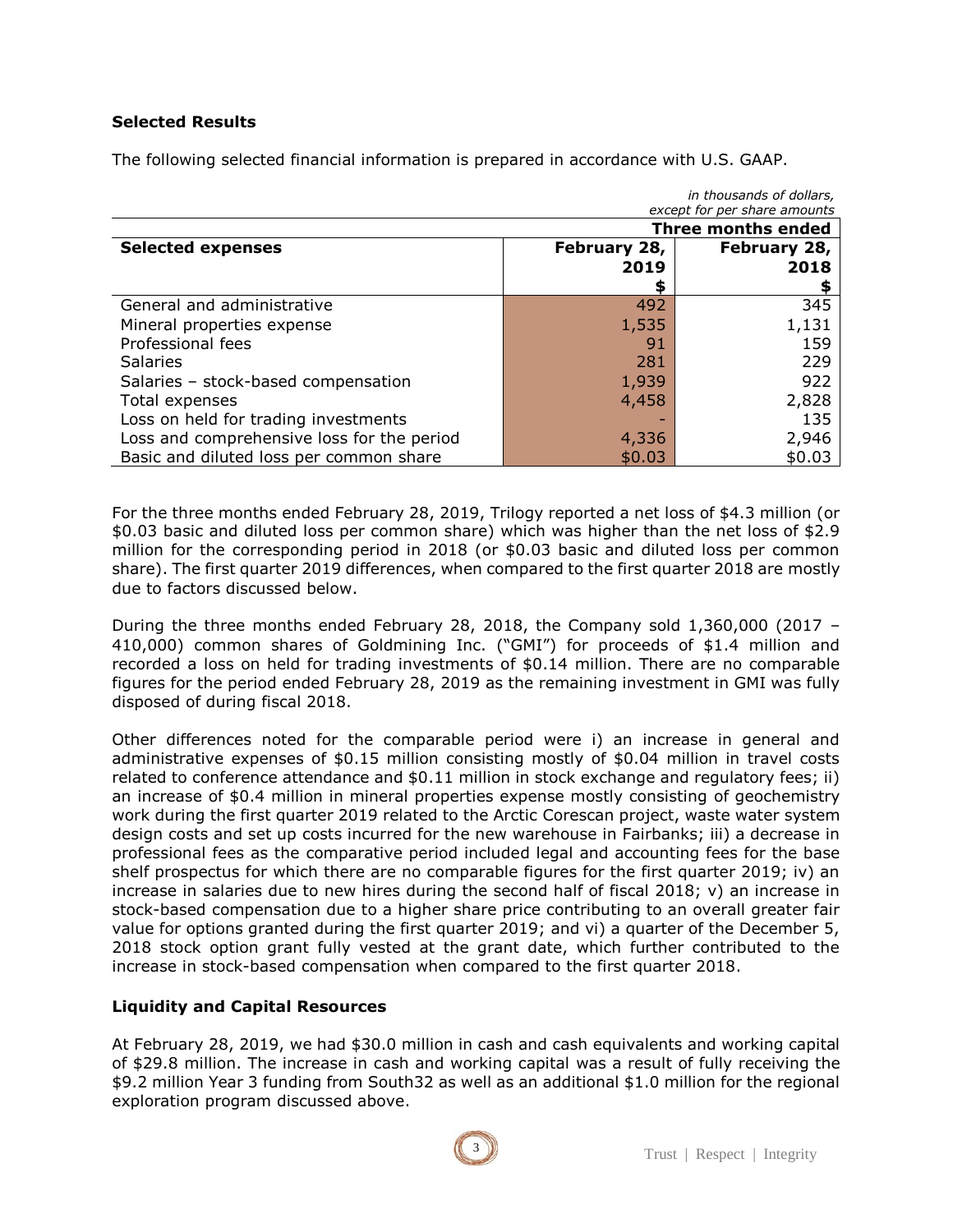We expended \$3.2 million on operating activities during the three months ended February 28, 2019 compared with \$4.3 million for operating activities for the same period in 2018. Most cash spent on operating activities during all periods was expended on mineral property expenses, general and administrative, salaries and professional fees.

The Company continues to fund its cash expenditures through its working capital and funding from South32. The Company will need to raise additional funds to support its operations and administration expenses in the future. Future sources of liquidity may include debt financing, equity financing, convertible debt, exercise of options, or other means. The continued operations of the Company are dependent on its ability to obtain additional financing or to generate future cash flows.

# **Qualified Persons**

Andrew W. West, Certified Professional Geologist, Exploration Manager for Trilogy Metals Inc., is a Qualified Person as defined by National Instrument 43-101. Mr. West has reviewed the technical information in this news release and approves the disclosure contained herein.

# **About Trilogy Metals**

Trilogy Metals Inc. is a metals exploration company focused on exploring and developing the Ambler mining district located in northwestern Alaska. It is one of the richest and mostprospective known copper-dominant districts located in one of the safest geopolitical jurisdictions in the world. It hosts world-class polymetallic VMS deposits that contain copper, zinc, lead, gold and silver, and carbonate replacement deposits which have been found to host high grade copper mineralization. Exploration efforts have been focused on two deposits in the Ambler mining district - the Arctic VMS deposit and the Bornite carbonate replacement deposit. Both deposits are located within the Company's land package that spans approximately 143,000 hectares. The Company has an agreement with NANA Regional Corporation, Inc., a Regional Alaska Native Corporation, that provides a framework for the exploration and potential development of the Ambler mining district in cooperation with local communities. Our vision is to develop the Ambler mining district into a premier North American copper producer.

#### **Company Contacts**

Elaine Sanders **Patrick Donnelly** 

President & Chief Financial Officer Vice President Corporate Communications & Development

# **604-638-8088 or 1-855-638-8088 # # #**

#### *Cautionary Note Regarding Forward-Looking Statements*

*This press release includes certain "forward-looking information" and "forward-looking statements" (collectively "forward-looking statements") within the meaning of applicable Canadian and United States securities legislation including the United States Private Securities Litigation Reform Act of 1995. All statements, other than statements of historical fact, included herein, including, without limitation, the outlook for 2019, anticipated timing and results of a feasibility study on the Arctic Project, the future operating or financial performance of the Company, planned expenditures and the anticipated activity at the UKMP Projects, are forward-looking statements. Forward-looking statements are frequently, but not always, identified by words such as "expects", "anticipates",* 

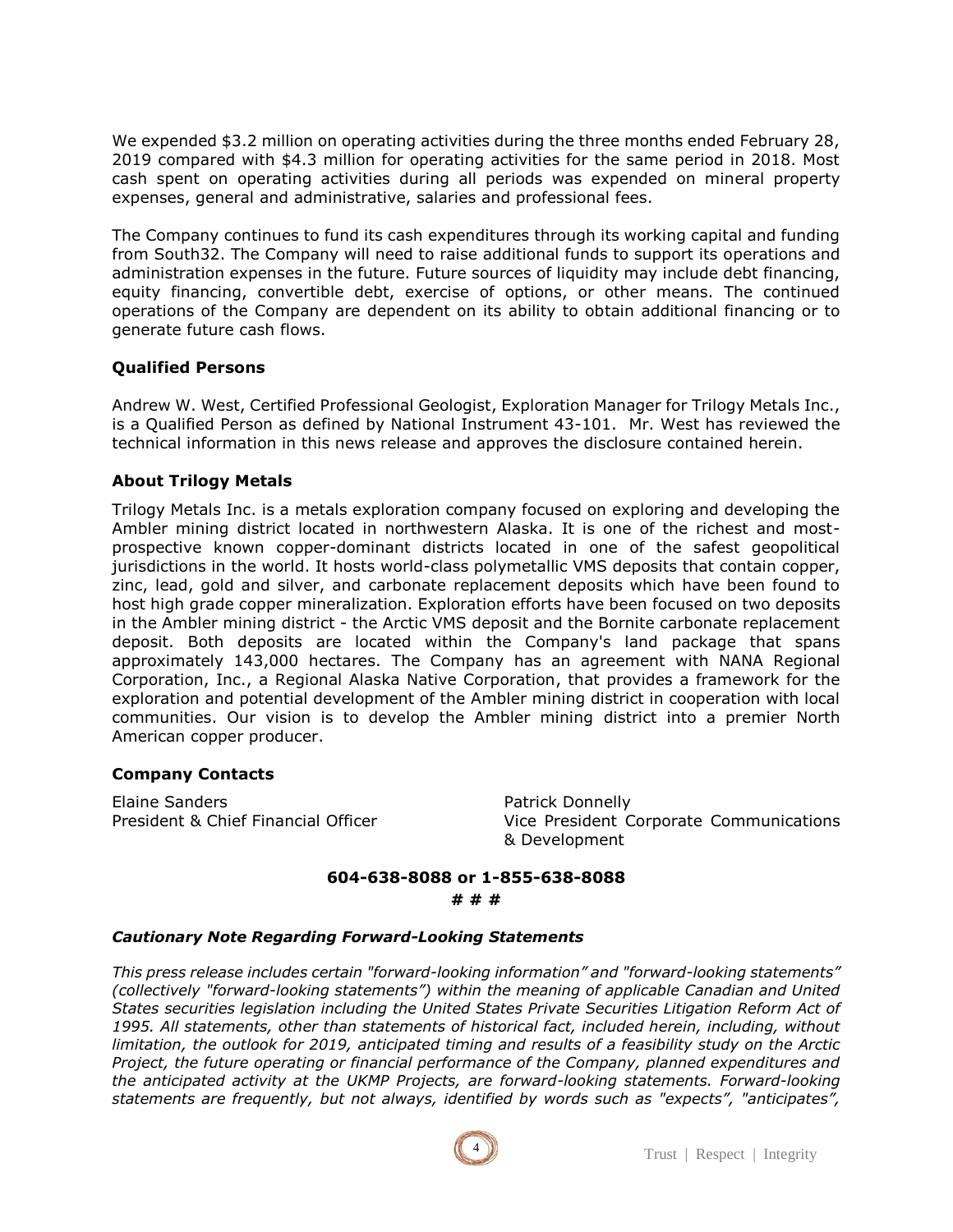*"believes", "intends", "estimates", "potential", "possible", and similar expressions, or statements that events, conditions, or results "will", "may", "could", or "should" occur or be achieved. These forward-looking statements may include statements regarding perceived merit of properties; exploration plans and budgets; mineral reserves and resource estimates; timing of the feasibility study; funding by South32; work programs; capital expenditures; timelines; strategic plans; market prices for precious and base metals; or other statements that are not statements of fact. Forward-looking statements involve various risks and uncertainties. There can be no assurance that such statements will prove to be accurate, and actual results and future events could differ materially from those anticipated in such statements. Important factors that could cause actual results to differ materially from the Company's expectations include the uncertainties involving the interpretation of drill results, the need for additional financing to explore and develop properties and availability of financing in the debt and capital markets; uncertainties involved in the interpretation of drilling results and geological tests and the estimation of reserves and resources; the need for cooperation of government agencies and native groups in the development and operation of properties as well as the construction of the access road; the need to obtain permits and governmental approvals; risks of construction and mining projects such as accidents,*  equipment breakdowns, bad weather, non-compliance with environmental and permit *requirements, unanticipated variation in geological structures, metal grades or recovery rates; unexpected cost increases, which could include significant increases in estimated capital and operating costs; fluctuations in metal prices and currency exchange rates; and other risks and uncertainties disclosed in the Company's Annual Report on Form 10-K for the year ended November 30, 2018 filed with Canadian securities regulatory authorities and with the United States Securities and Exchange Commission and in other Company reports and documents filed with applicable securities regulatory authorities from time to time. The Company's forward-looking statements reflect the beliefs, opinions and projections on the date the statements are made. The Company assumes no obligation to update the forward-looking statements or beliefs, opinions, projections, or other factors, should they change, except as required by law.*

#### *Cautionary Note to United States Investors*

*The Arctic Technical Report and the Bornite Technical Report have been prepared in accordance with the requirements of the securities laws in effect in Canada, which differ from the requirements of U.S. securities laws. Unless otherwise indicated, all resource and reserve estimates included in this press release have been prepared in accordance with National Instrument 43-101 Standards of Disclosure for Mineral Projects ("NI 43-101") and the Canadian Institute of Mining, Metallurgy, and Petroleum Definition Standards on Mineral Resources and Mineral Reserves. NI 43-101 is a rule developed by the Canadian Securities Administrators which establishes standards for all public disclosure an issuer makes of scientific and technical information concerning mineral projects. Canadian standards, including NI 43-101, differ significantly from the requirements of the United States Securities and Exchange Commission ("SEC"), and resource and reserve information contained therein may not be comparable to similar information disclosed by U.S. companies. In particular, and without limiting the generality of the foregoing, the term "resource" does not equate to the term "reserves". Under U.S. standards, mineralization may not be classified as a "reserve" unless the determination has been made that the mineralization could be economically and legally produced or extracted at the time the reserve determination is made. The SEC's disclosure standards normally do not permit the inclusion of information concerning "measured mineral resources", "indicated mineral resources" or "inferred mineral resources" or other descriptions of the amount of mineralization in mineral deposits that do not constitute "reserves" by U.S. standards in documents filed with the SEC. Investors are cautioned not to assume that any part or all of mineral deposits in these categories will ever be converted into reserves. U.S. investors should also understand that "inferred mineral resources" have a great amount of uncertainty as to their existence and great uncertainty as to their economic and legal feasibility. Under Canadian rules, estimated "inferred mineral resources" may not form the basis of feasibility or pre-feasibility studies except in rare cases. Investors are cautioned not to assume that all or any part of an "inferred mineral resource" exists or is economically or legally mineable. Disclosure of "contained ounces" in a resource is permitted disclosure under Canadian regulations; however, the SEC*